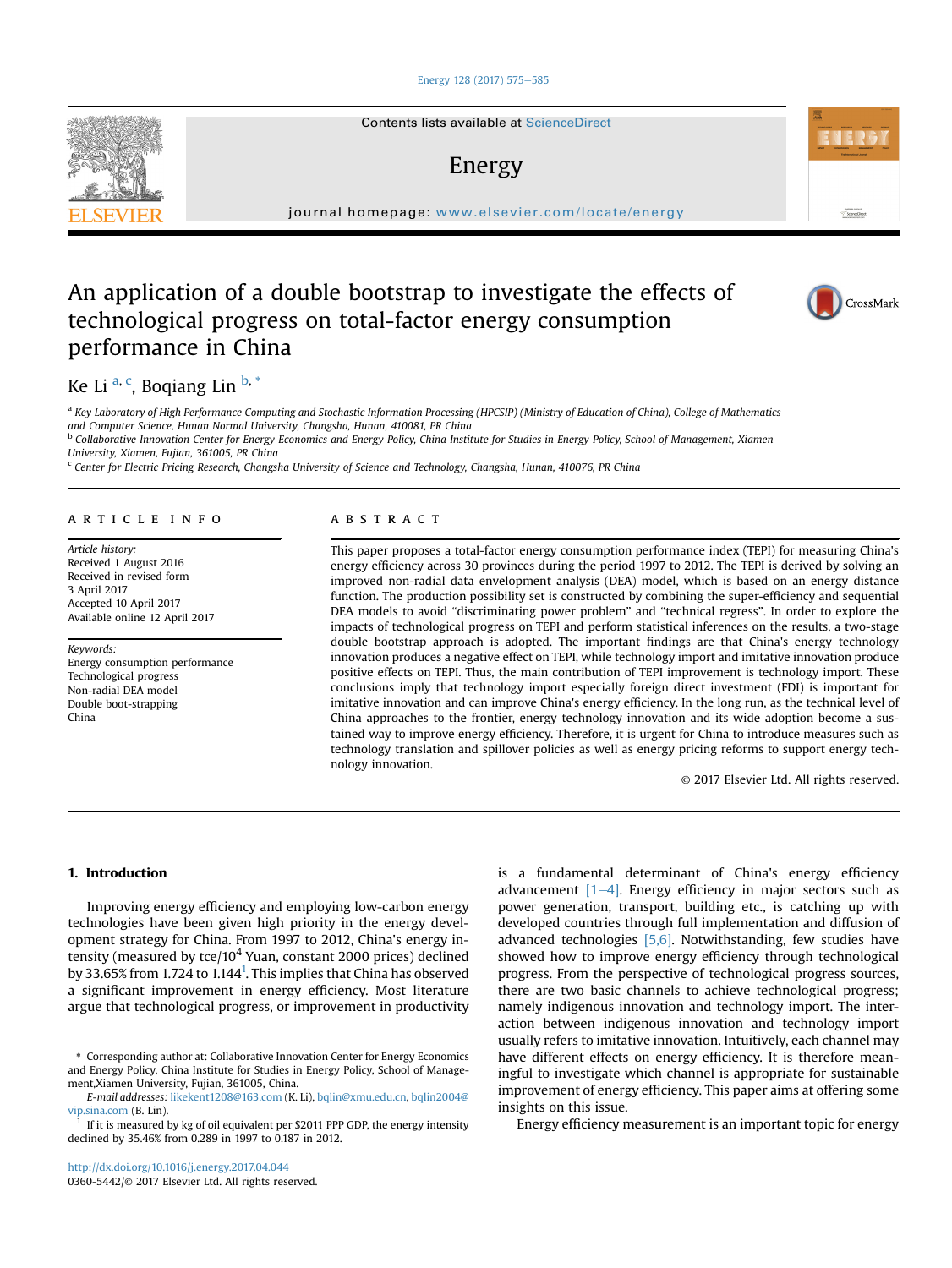economics, since it allows for comparison of energy efficiency performance among different countries, regions, or firms; from which corresponding policies can be developed to improve performance. Although energy intensity is widely used in practice, it is a partial-factor energy efficiency indicator and quite inappropriate for analyzing the impact of changing energy efficiency over time. Also, it does not provide any information about the realizable improvement gap in energy efficiency [7]. Hu and Wang [8] argued that a multi-factor input model should be adopted to evaluate energy efficiency. They therefore introduced a total-factor energy efficiency (TFEE) index. Since then, a number of studies have attempted to measure China's TFEE using the data envelopment analysis (DEA) model or stochastic frontier analysis (SFA)  $[9-15]$ . It can be said that energy efficiency measurement on the basis of the total-factor framework has become a standard practice in the field of energy efficiency research [16,17]. It is also argued that the totalfactor method is superior to the single-factor method because the former does not only measure the substitution effects between energy and non-energy inputs, but also presents the differences in energy efficiency across the evaluation units.

Improving the technical level through technological progress is regarded as an effective and reliable policy measure in achieving the objectives of energy policy, especially with a cost that society is willing to pay  $[18-22]$ . According to the Porter Hypothesis, energy and environmental policy instruments can lead to competitiveness (energy efficiency improvement in this paper) by stimulating innovation  $[23-25]$ . Cagno et al.  $[26]$  investigated the link between innovation practices and energy efficiency. Their evidence indicated that diversifying innovation practices could lead to a better energy efficiency performance. Herrerias et al. [27] found that both foreign and domestic innovation efforts are conducive for improving China's energy efficiency.

Some literature investigate how to stimulate energy-efficient technological progress. van Soest [28] investigated the impact of environmental taxes and quotas on the timing and adoption of energy-saving technologies. Because of environmental and innovation externalities, Noailly and Batrakova [29] analyzed the links between energy-efficient innovations using patent counts and public policies in the Dutch building sector; arguing that marketbased measurements (such as tax, energy price subsidies) rather than command-and-control measurements (such as technology and performance standards) are conducive for energy-efficient innovation. Urpelainen [30] investigated the determinants of energy efficiency innovation on the basis of neoclassical economic theory, highlighting the importance of relative prices; that is, a reasonable energy price system plays an important role for energy efficiency innovation [31].

It is imperative to know that, a low cost of energy consumption

could undermine the foundation for innovation. Alcorta et al. [32] analyzed the financial benefits of investing in energy savings projects and ventures of 119 projects across nine manufacturing subsectors in developing countries. Song and Oh [33] found that, research and development (R&D) personnel ratio have a positive effect on both product and process innovation, while R&D intensity has a positive effect on process innovation in Korean's energy intensive industry.

As stated above, technology is vital to energy efficiency improvement. So this study pays special attention to different technological channels influencing energy efficiency in China. Several existing studies have identified several technological channels for improving the energy efficiency, including R&D activities. Yang et al.  $[34]$  found that indigenous R&D activity and interregional R&D spillovers can decrease industrial  $CO<sub>2</sub>$  intensity. Herrerias et al. [27] argued that both foreign and domestic innovation efforts play a significant role in improving energy efficiency in China, however, the interaction between foreign and indigenous innovations was modest.

The contribution of this study is in two facets: first, a new indicator of energy efficiency, known as the total-factor energy consumption performance index (TEPI) is introduced by using an improved DEA method. It is based on an energy distance function and its production possibility set is constructed by combining the super-efficiency and sequential DEA models to avoid "discriminating power problem" and "technical regress" [35]. Second, in order to investigate the various effects of different channels of technological progress on energy efficiency, a two-stage double bootstrap method is used [36]. In the first-stage of the analysis, the TEPI is corrected for biasness using the homogeneous bootstrap procedure. In the second-stage, the bias-corrected TEPI scores are regressed on different channels of technological progress by employing the truncated regression with bootstrap. The motivations for this research stem from the following considerations: (i) performance of China's energy efficiency is of high interest to the government and to academia. Notwithstanding, the TFEE introduced by Hu and Wang  $[8]$  may not be accurate for measuring energy efficiency since it is based on general distance function and may be regarded as total-factor productivity  $[7,37]$ . (ii) a two-stage double bootstrap method is not only conducive for obtaining a robust performance measurement of energy efficiency (since it accounts for biasness  $[38]$ , but also sheds light on the various effects of technological progress channels on energy efficiency accurately.

The remainder of this paper is organized as follows. Section 2 presents the methodology, which includes the concept of nonradial energy distance function and the latest development of the DEA model. Section 3 shows the data employed in the empirical



Fig. 1. Energy efficiency based on the framework of a distance function.